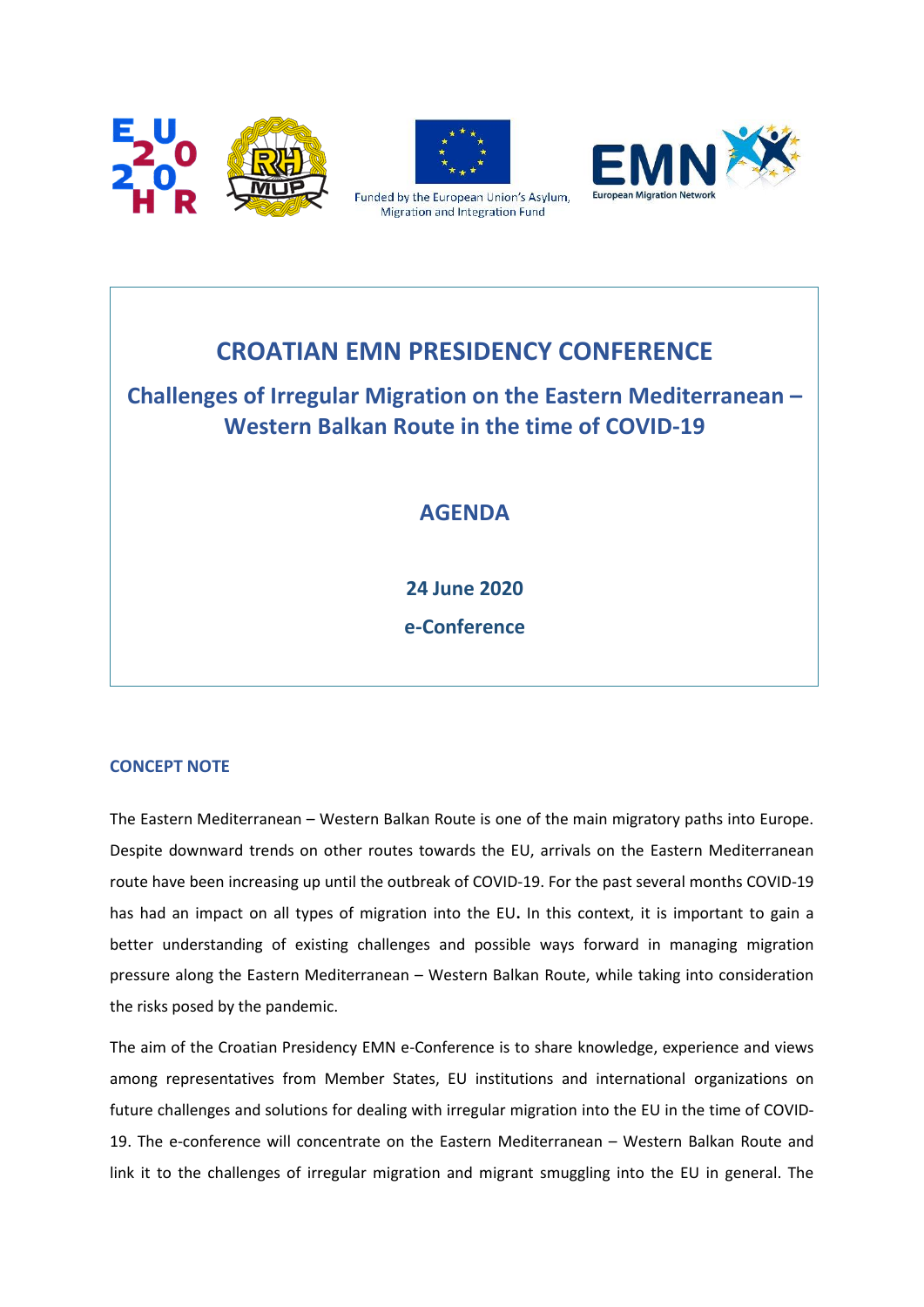activities of criminal groups facilitating irregular entries into the EU remains an issue of concern which calls for immediate and responsible action on the side of the EU.

All Member States' and EU activities related to irregular migrants need to be aligned with international and EU standards of fundamental rights protection. With this in mind, the conference will also foster a discussion on the importance for the EU and Member States' authorities to respect migrants' fundamental rights while performing their daily tasks of managing the EU's external borders and performing return procedures. The rising trend in the number of arrivals at the EU borders in the Eastern Mediterranean raises new challenges for the EU as a whole and for frontline Member States in particular. This conference will create a forum to exchange views, explore practical solutions and enhance cooperation and solidarity among Member States, while ensuring the protection of migrants' fundamental rights.

### **AGENDA**

 $\top$ 

| $09:00 - 9:20$  | Welcome speech and introduction - Lidija Pentavec, Head of Section in<br>Division for Illegal Migration, Border Police Directorate, Ministry of the Interior,<br>National Coordinator of the European Migration Network in the Republic of<br>Croatia                                                                                                                                                                                                                                                                                                                                                                                                                                                                                                                                                                                                                                                                                                                                                                                                                                                                                                                                                                             |
|-----------------|-----------------------------------------------------------------------------------------------------------------------------------------------------------------------------------------------------------------------------------------------------------------------------------------------------------------------------------------------------------------------------------------------------------------------------------------------------------------------------------------------------------------------------------------------------------------------------------------------------------------------------------------------------------------------------------------------------------------------------------------------------------------------------------------------------------------------------------------------------------------------------------------------------------------------------------------------------------------------------------------------------------------------------------------------------------------------------------------------------------------------------------------------------------------------------------------------------------------------------------|
|                 | Keynote speekers:                                                                                                                                                                                                                                                                                                                                                                                                                                                                                                                                                                                                                                                                                                                                                                                                                                                                                                                                                                                                                                                                                                                                                                                                                 |
|                 | Zoran Ničeno, Head of Border Police Directorate, Ministry of the Interior,<br>Republic of Croatia                                                                                                                                                                                                                                                                                                                                                                                                                                                                                                                                                                                                                                                                                                                                                                                                                                                                                                                                                                                                                                                                                                                                 |
|                 | Johannes Luchner, Director of the Strategy and General Affairs Directorate, DG<br>HOME, European Commission                                                                                                                                                                                                                                                                                                                                                                                                                                                                                                                                                                                                                                                                                                                                                                                                                                                                                                                                                                                                                                                                                                                       |
| $09:20 - 10:20$ | Panel 1: General Overview of the Eastern Mediterranean - Western Balkan<br><b>Route</b>                                                                                                                                                                                                                                                                                                                                                                                                                                                                                                                                                                                                                                                                                                                                                                                                                                                                                                                                                                                                                                                                                                                                           |
|                 | According to the European Border and Coast Guard Agency EBCGA/Frontex<br>data, despite downward trends on other routes towards the EU, the Eastern<br>Mediterranean - Western Balkan route saw growing migratory pressure in the<br>last year. In 2019, there were more than 82 000 irregular migrants detected on<br>the Eastern Mediterranean route, roughly 46% more than in the previous year.<br>Due to its geographical position, the route was exposed to irregular movement<br>both through land and sea borders. Moreover, the Joint Report provided by<br>EBCGA/Frontex, Europol and EASO indicates that "the Western Balkans region is<br>a key transit area for irregular migrants entering the EU via this Route and trying<br>to continue their journey deeper in the EU by land." Data from this region<br>illustrate that a significant number of irregular crossings were detected at the<br>EU borders on the Western Balkan Route; specifically, 14 000 detections were<br>reported in 2019, an increase of 143% compared to 2018, when 5 844 illegal<br>crossings were recorded. In most cases, irregular migrants had no intention to<br>seek asylum - even those who may have been in need of international |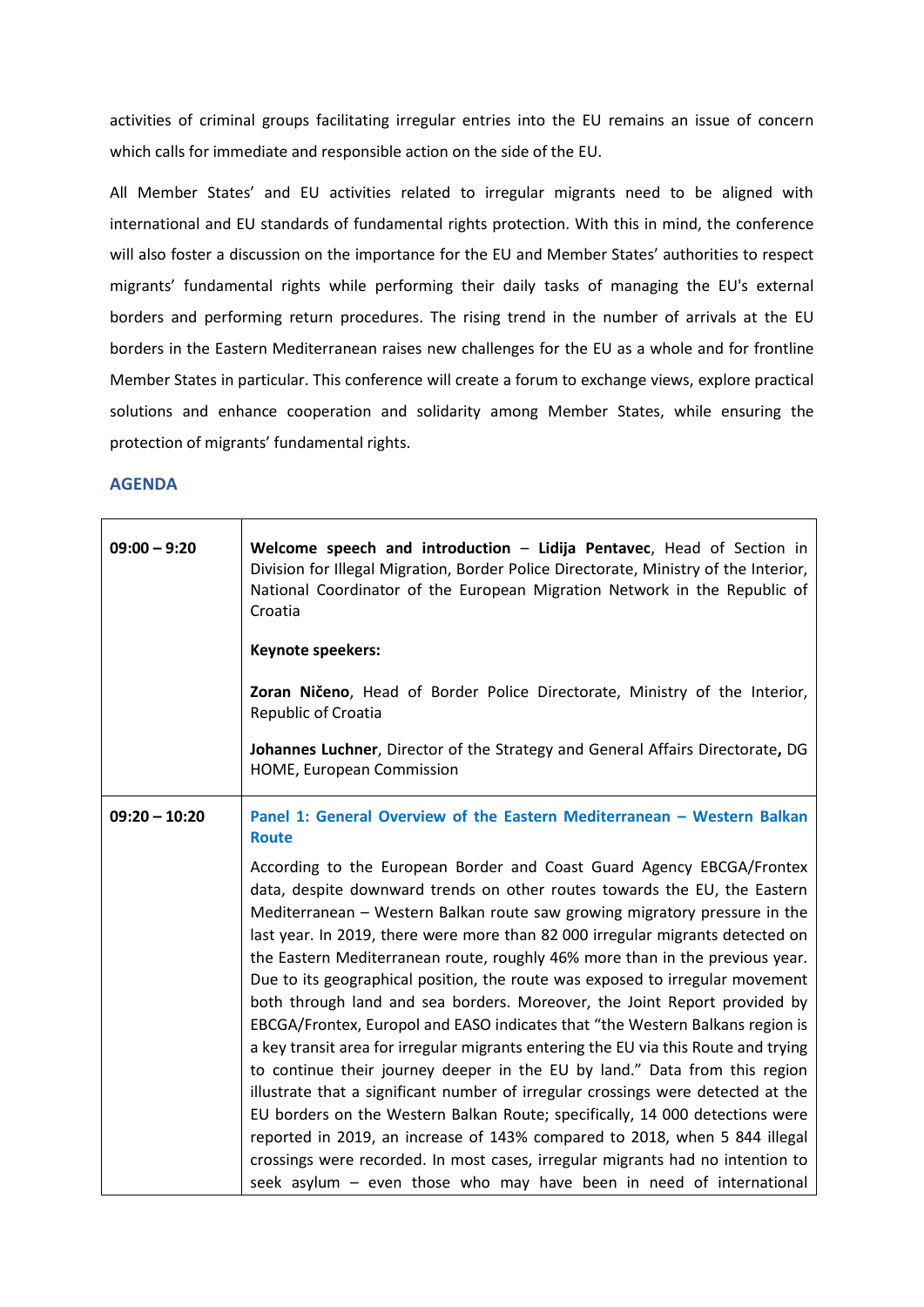|             | protection. Instead, they tried to continue their journey towards other EU<br>Member States. Frequently, applications for international protection were<br>made to avoid detention and return, which indicates that the asylum system is<br>often misused. Additionally, the volume of secondary movements of third<br>country nationals who enter irregularly with the help of migrant smugglers, or<br>who stay irregularly upon legal entry, pose a major challenge for the EU as an<br>area of freedom, security and justice.<br>Western Balkan countries face a number of challenges in terms of reception and<br>registration capacities, border management capacities, return capacities and<br>lack of readmission agreements with countries of origin, lack of detention<br>capacities resulting in an insufficient use of detention, amongst others.<br>With the outbreak of the COVID-19 pandemic, the pressure on the Greek-<br>Turkish border decreased, as migrants from the border area were moved to<br>isolation to prevent the spread of the disease. With the end of the pandemic, it<br>is expected that the pressure on the Greek border will continue and probably |
|-------------|------------------------------------------------------------------------------------------------------------------------------------------------------------------------------------------------------------------------------------------------------------------------------------------------------------------------------------------------------------------------------------------------------------------------------------------------------------------------------------------------------------------------------------------------------------------------------------------------------------------------------------------------------------------------------------------------------------------------------------------------------------------------------------------------------------------------------------------------------------------------------------------------------------------------------------------------------------------------------------------------------------------------------------------------------------------------------------------------------------------------------------------------------------------------------------------|
|             | result in a stronger influx of illegal migrants via the Western Balkan route.                                                                                                                                                                                                                                                                                                                                                                                                                                                                                                                                                                                                                                                                                                                                                                                                                                                                                                                                                                                                                                                                                                            |
|             | Moderator - Goranka Novak Lalić, Faculty of Law, University of Zagreb                                                                                                                                                                                                                                                                                                                                                                                                                                                                                                                                                                                                                                                                                                                                                                                                                                                                                                                                                                                                                                                                                                                    |
|             | <b>Panelists:</b>                                                                                                                                                                                                                                                                                                                                                                                                                                                                                                                                                                                                                                                                                                                                                                                                                                                                                                                                                                                                                                                                                                                                                                        |
|             | State of play and foresight on the Eastern Mediterranean and Western<br>Balkan Route - Carsten Simon, Head of Risk Analysis Unit, FRONTEX<br>COVID-19 impact on migrants in an irregular situation - A humanitarian<br>$\bullet$<br>perspective - Naile Busemann - Regional Protection Coordinator for<br>the Western Balkans, International Committee of the Red Cross<br>EUROPEAN COMMISSION - COVID 19 - EU response-Guidance on the<br>implementation of relevant EU provisions in the area of asylum and<br>return procedures and on resettlement - with emphasis on return,<br>Francisco Gaztelu Mezquiriz, Head of Unit C1, Irregular Migration and<br>Return Policy, European Commission<br>Q&A                                                                                                                                                                                                                                                                                                                                                                                                                                                                                  |
| 10:20-10:35 | <b>Break</b>                                                                                                                                                                                                                                                                                                                                                                                                                                                                                                                                                                                                                                                                                                                                                                                                                                                                                                                                                                                                                                                                                                                                                                             |
| 10:35-11:35 | <b>Panel 2: EU Engagement to Prevent and Fight Migrant Smuggling</b>                                                                                                                                                                                                                                                                                                                                                                                                                                                                                                                                                                                                                                                                                                                                                                                                                                                                                                                                                                                                                                                                                                                     |
|             | Enhanced border control activities throughout the Western Balkans hinder<br>illegal border crossings and make it more difficult for irregular migrants to leave<br>the region. The limited reception capacities of the countries of the region have<br>put the migration and asylum systems under considerable pressure.                                                                                                                                                                                                                                                                                                                                                                                                                                                                                                                                                                                                                                                                                                                                                                                                                                                                 |
|             | Despite considerable support the EU provides to the countries of the region to<br>tackle irregular migration, the smuggling of migrants remains, largely, a low risk<br>- high profit business for smuggling networks. The aim of the panel is to<br>counteract this situation and discuss a cross-cutting, holistic and structured<br>response to turn the smuggling of migrants on the Western Balkan route into a<br>high risk - low profit business. The panel presentations and discussions will try<br>to raise awareness of the current irregular migration situation in the Western<br>Balkans and present a way ahead for a more efficient tackling of migrant                                                                                                                                                                                                                                                                                                                                                                                                                                                                                                                  |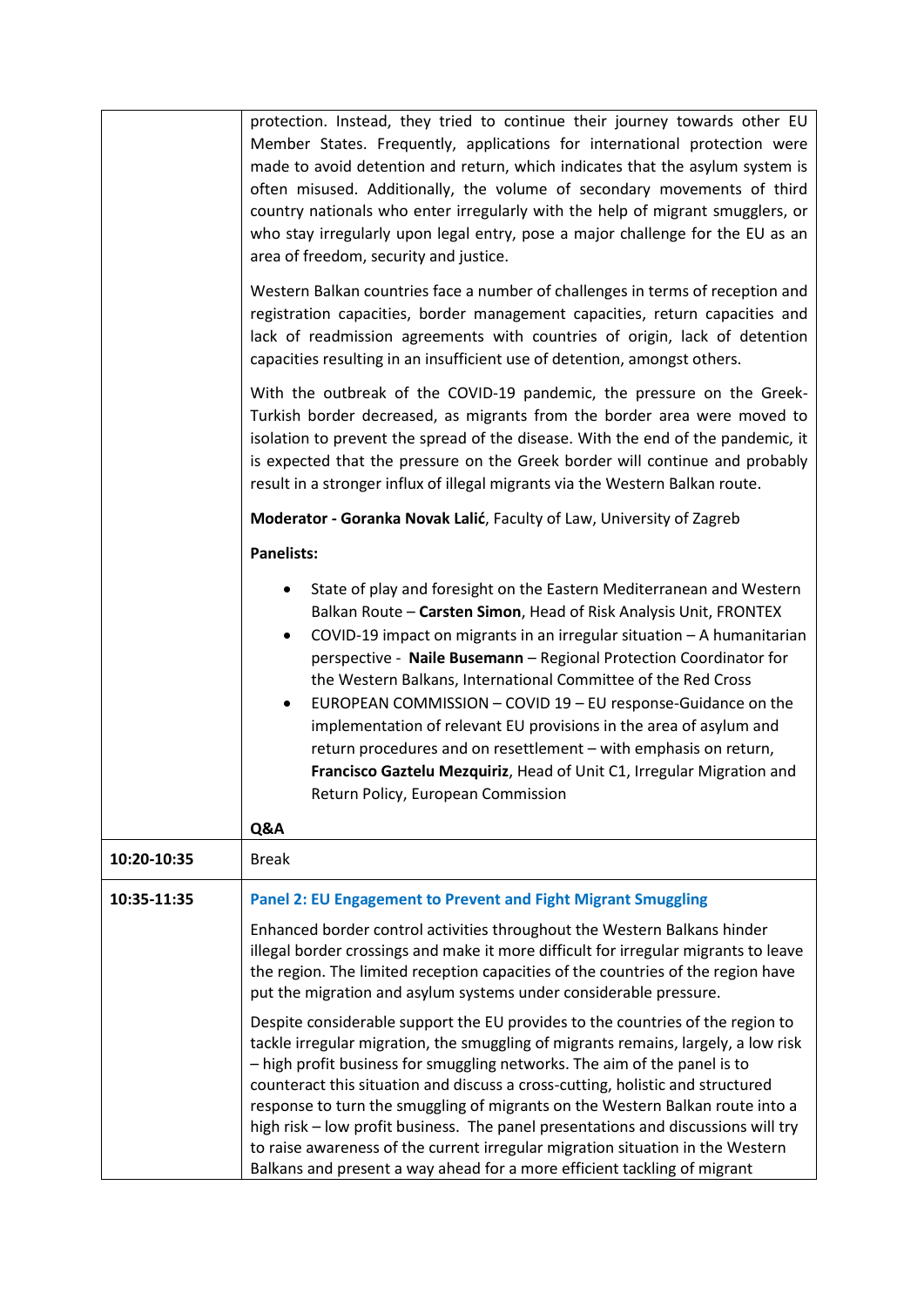|                 | smuggling, having in mind the effects generated by the pandemic of COVID 19.                                                                                                                                                                                                                                                                                                                                                                                                                                                                                                      |
|-----------------|-----------------------------------------------------------------------------------------------------------------------------------------------------------------------------------------------------------------------------------------------------------------------------------------------------------------------------------------------------------------------------------------------------------------------------------------------------------------------------------------------------------------------------------------------------------------------------------|
|                 | Moderator - Goranka Novak Lalić, Faculty of Law, University of Zagreb                                                                                                                                                                                                                                                                                                                                                                                                                                                                                                             |
|                 | <b>Panelists:</b>                                                                                                                                                                                                                                                                                                                                                                                                                                                                                                                                                                 |
|                 | Modus operandi of migrant smugglers: presentation of Croatian<br>experiences - Dejan Dretar, Head of Organized Crime Unit, Criminal<br>Police Directorate, Ministry of the Interior, Republic of Croatia<br>Developing and maintaining good cooperation between Member<br>٠<br>States and third countries - Alvaro Rodrigez Gaya, Head of Strategy<br>and Outreach, EUROPOL (EMSC)<br>EU policies addressing migrant smuggling - next steps - Francisco<br>٠<br>Gaztelu Mezquiriz, Head of Unit C1, Irregular Migration and Return<br>Policy, DG HOME, European Commission<br>Q&A |
|                 |                                                                                                                                                                                                                                                                                                                                                                                                                                                                                                                                                                                   |
| 11:35-11:50     | <b>Break</b>                                                                                                                                                                                                                                                                                                                                                                                                                                                                                                                                                                      |
| $11.50 - 12:50$ | Panel 3: Protection and Promotion of Fundamental Rights in the Context of<br><b>Irregular Migration</b>                                                                                                                                                                                                                                                                                                                                                                                                                                                                           |
|                 | The EU and its Member States are committed to upholding human rights of all<br>migrants, regardless of their status. The EU acquis calls for strong EU external<br>border protection in compliance with human rights law, as enshrined by EU<br>legislation and international instruments. These obligations are transposed in<br>national laws and practices.                                                                                                                                                                                                                    |
|                 | At operational level, national authorities sometimes face challenges in finding<br>ways to conduct migration management, while at the same time ensuring<br>human rights protection.                                                                                                                                                                                                                                                                                                                                                                                              |
|                 | The panel will identify migrants' rights that may be affected upon irregular entry<br>at the EU external borders, upon detection within the EU territory and during<br>return operations. The panelists will discuss the EU and national rules and<br>practices in this area and look at relevant case-law of European courts.                                                                                                                                                                                                                                                    |
|                 | The discussions will specifically focus on different challenges on the Eastern<br>Mediterranean - Western Balkan route and search for solutions to manage<br>migration flows in full compliance with human rights.                                                                                                                                                                                                                                                                                                                                                                |
|                 | Moderator - Goranka Novak Lalić, Faculty of Law, University of Zagreb                                                                                                                                                                                                                                                                                                                                                                                                                                                                                                             |
|                 | <b>Panelists:</b>                                                                                                                                                                                                                                                                                                                                                                                                                                                                                                                                                                 |
|                 | What is the connection between the Greek-Turkish border situation,<br>the Western Balkans route and the ECtHR's judgment in N.D. and N.T.?<br>- Iris Goldner Lang, Faculty of Law, University of Zagreb<br>Controlling land borders in compliance with fundamental rights -<br>practical guidance - Tamas Molnar, European Union Agency for<br><b>Fundamental Rights</b>                                                                                                                                                                                                          |
|                 | Q&A                                                                                                                                                                                                                                                                                                                                                                                                                                                                                                                                                                               |